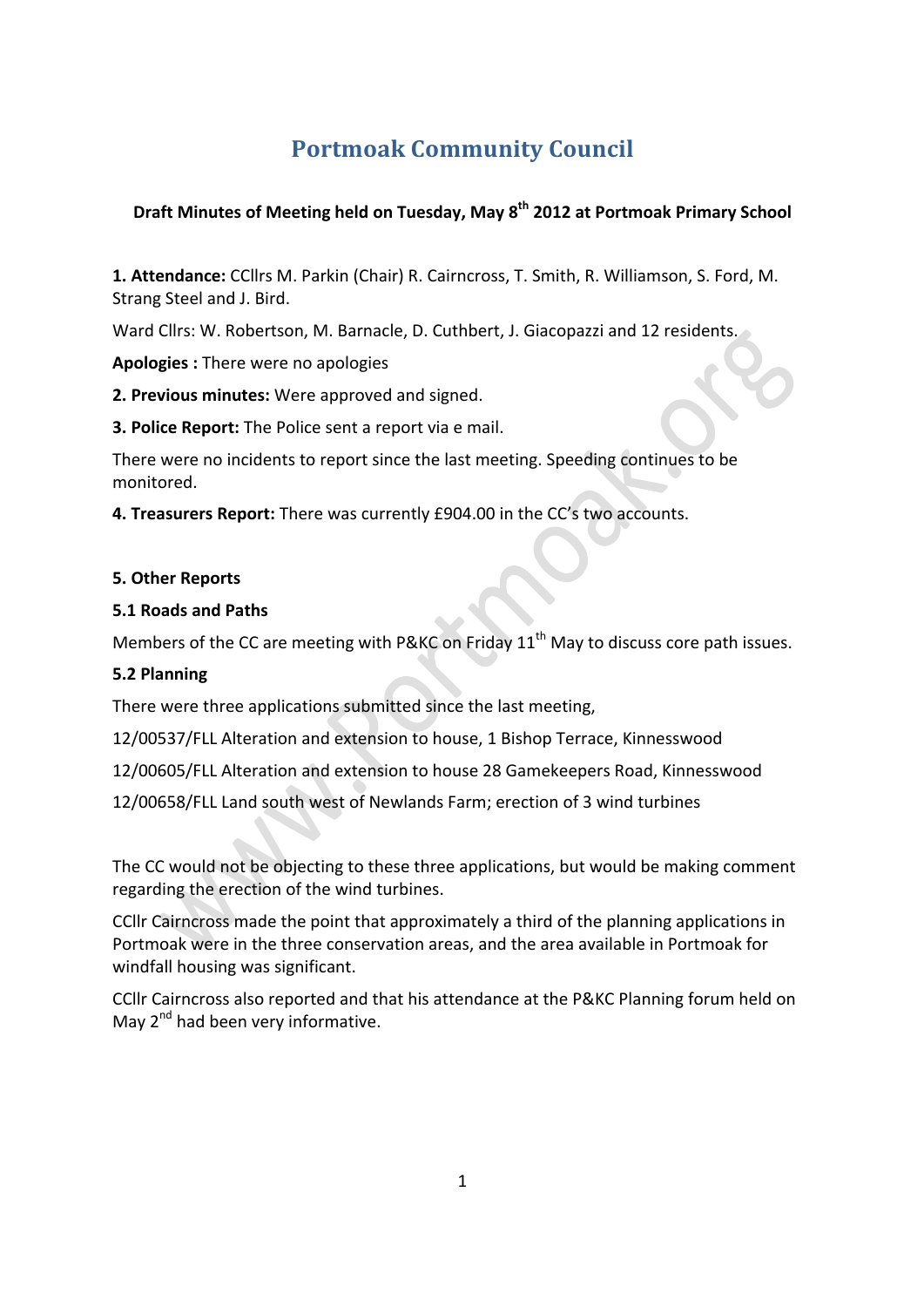# **5.3 Ward Cllr reports**

WCllr Robertson gave an update on the problems of finding the owner of Well Road in Scotlandwell, and subsequent negotiations regarding the access to the Wash House.

Cllr Robertson also reported that TRACKS were working with SUSTRANS to consider the options for a link between Easter and Wester Balgedie

WCllr Robertson then described the problems associated with identifying the continuing route of the Heritage Trail, especially in the area between RSPB Vane Farm, heading towards Kinross. The RSPB preferred route was close to the B9097, and approximately five metres from residents back gardens at New Hall cottages. This was of concern to the residents, who had come to the CC meeting, and they expressed their concern. Proximity to the B9097 also made the Heritage Trail easily accessible from the B9097, and it was thought that vehicles stopping to allow walkers to access the trail in this area would be a problem, due to the speed and volume of vehicles on this stretch of road. A local farmer also spoke of the danger of vehicles stopping on the B9097, where there are a number of hidden dips.

A representative of the Ramblers Association, referred to their preferred route for this part of the Trail, which would bypass New Hall Cottages, and there appeared to be general agreement among the residents present that this route would be preferable.

Cllr Robertson pointed out that at this stage, the adoption of the Ramblers Association route, as an agreed alternative, would be unlikely, because of time constraints surrounding funding and planning consents.

Cllr Robertson went on to say that TRACKS are under pressure to achieve planning agreement for the project before the funding decision deadline in June this year, and he would attend a meeting on  $11<sup>th</sup>$  May with the RSPB to discuss a modified route, that might overcome the proximity to New Hall cottages, as well as the B9097 issues previously mentioned.

It was also noted that Portmoak CC had not been given information regarding the planning application for this Portmoak part of the Heritage Trail, and CCIIr Cairncross undertook to investigate this omission.

In answer to a resident who asked if the CC was actually going to object to the proposed TRACKS route, the Chairman said that this was a matter for discussion by the CC when in possession of the full facts, and following the outcome of Ward Cllr Robertson's meeting with the RSPB.

It was noted that these issues had been discussed between various parties over the past two years, but this was the first time that the CC had been involved, and the CC would have welcomed an earlier opportunity to discuss plans for the Portmoak section of the Trail.

WCllr Robertson agreed to notify a number of groups, including the CC, regarding the outcome of his meeting with the RSPB on  $11<sup>th</sup>$  May.

WCllr Barnacle had written to P&KC requesting a review of the 20 mph area around Portmoak Primary School, and had suggested a 20mph flashing sign operating at school opening and closing times.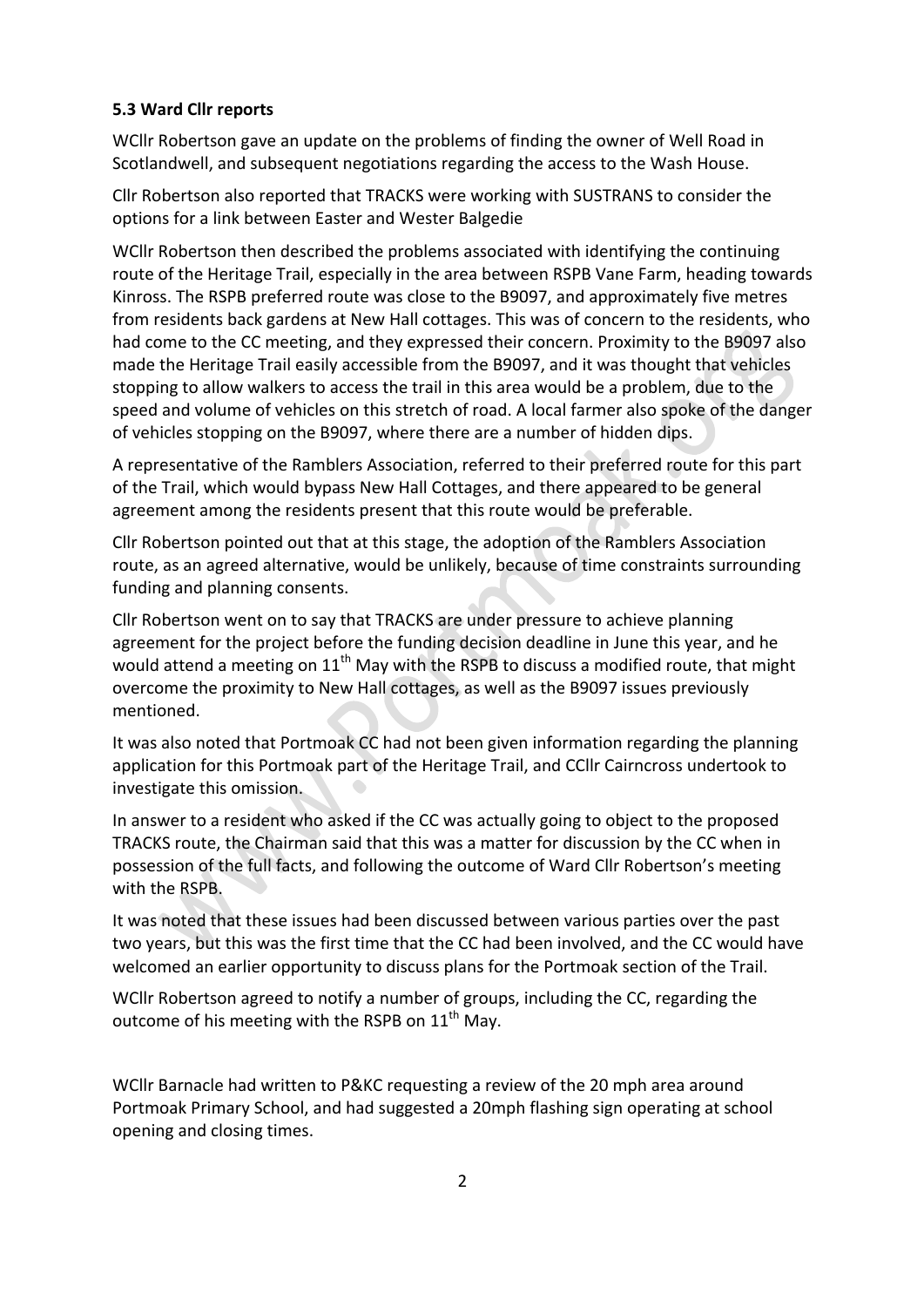## **5.4 Matters arising from previous meetings:**

5.4.1. Mini Roundabout or Build Out at Wellside Park.

The CC was continuing discussions with P&KC Roads Department, who were in turn presently investigating the situation regarding the obligation of the Wellside developer to construct a Mini Roundabout at the Wellside Park entrance. The CC will monitor this.

It was noted that the 30mph signs on the B920 had been moved further south to accommodate both the Wellside Park development and any likely future southerly development beside the B920.

5.4.2. Kinnesswood Bus Shelter

P&KC had promised to consider some remedial and maintenance work on the bus shelter and a site visit is awaited. The Chairman had spoken to Kinnesswood in Bloom, who had suggested that P&KC could usefully screed the floor, which was badly eroded.

5.4.3. Blocked drains at Newlands Farm, Chairman to contact P&KC

5.4.4. Flash Flooding at Wester Balgedie is still a concern. The provision of proper drainage between Glenlomond and Wester Balgedie is being investigated by CCllr Cairncross.

5.4.5. Soft Verge signs at B920 Scotlandwell. The Chairman is to contact P&KC Roads Department.

5.4.6. Gritting on Bishop Terrace, Kinnesswood. A gritting lorry had dealt with roads in Kinnesswood, but not Bishop Terrace. P&KC were asked why Bishop Terrace had been omitted, and the reason was that the lorry had been required to refill with grit. When it returned, conditions had improved, and gritting of Bishop Terrace was no longer required.

## **5.5. AOCB**

5.5.1. The Dundee Courier had written asking if the CC wished to be involved in a proposed new section involving news and current issues sourced directly from Community Councils. It would have to be determined which edition(s) of the Courier would be involved. The Chairman will progress this.

5.5.2. P&KC Roads dept. had written to the CC asking for a report on their gritting and snow clearing services during the previous winter. A report will be sent.

5.5.3. CCIIr Forde noted that the hedge alongside the access road adjacent to area H54 at Scotlandwell required attention and she would contact Clarence to report the situation.

5.5.4. A resident also raised the problem of an overgrown hedge that blocked the line of sight for vehicles leaving Bruce Road in Kinnesswood. The Chairman will deal with this.

## **6. Communications received since last meeting.**